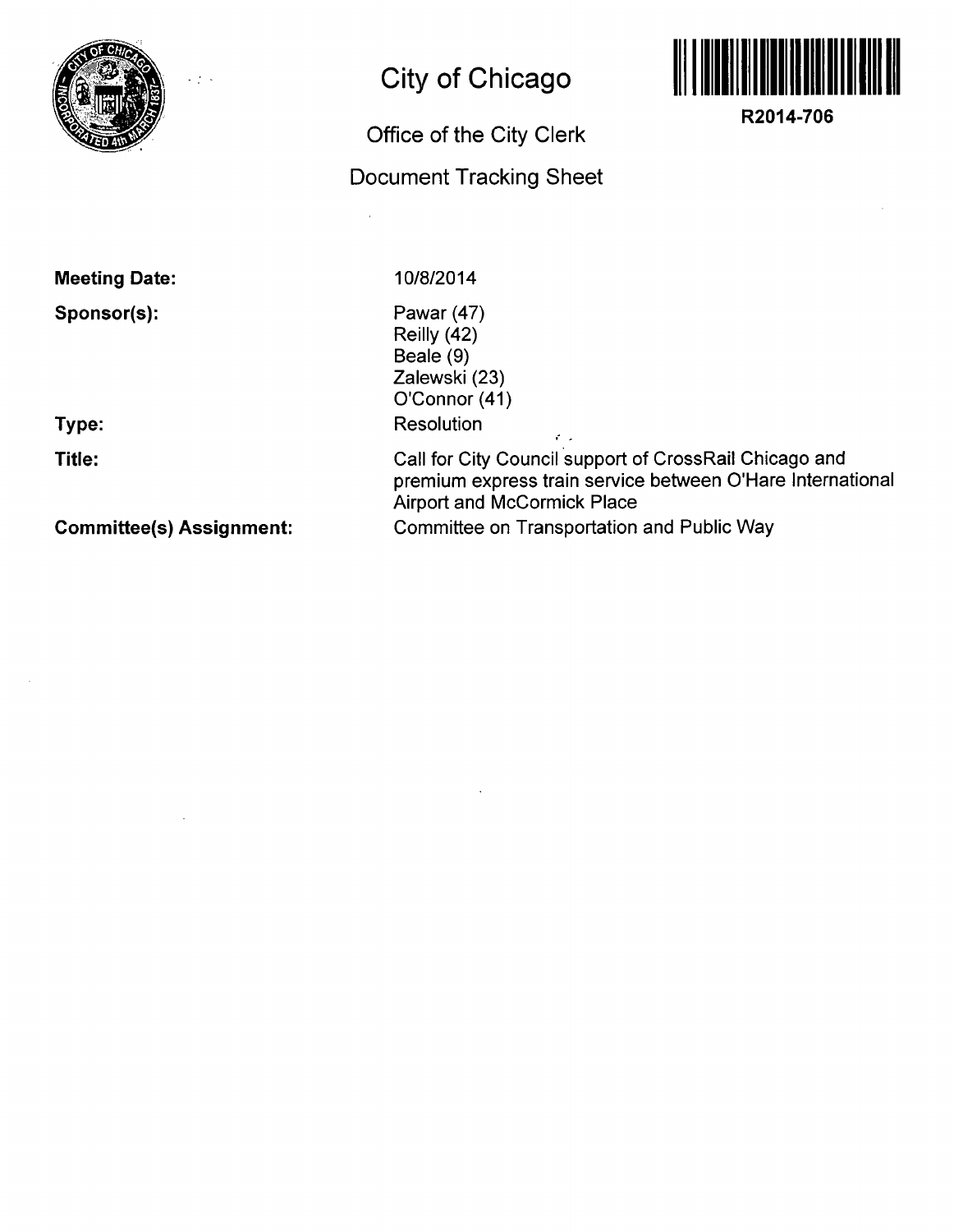Committee on Transportation and the Public Way City Council Meeting October 8, 2014

#### **RESOLUTIO N**

#### **A RESOLUTION SUPPORTING CROSSRAIL CHICAGO AND PREMIUM EXPRESS TRAIN SERVICE BETWEEN O'HARE AIRPORT AND McCORMICK PLACE**

WHEREAS, Chicago is the financial, business and culture capital of the Midwest, bringing in millions of tourists and visitors every year; and

WHEREAS, improved and expanded passenger train service is essential to maintain Chicago's economic vitality and allow for increased growth and prosperity; and

WHEREAS, a new initiative for first-class passenger rail service called CrossRail Chicago has emerged which would, for the first time, connect Metra route lines together, knitting together the Chicagoland region; and

WHEREAS, Chicago residents of high unemployment areas do not have easy transportation access to areas with job surplus, such as between the south side and the area around O'Hare Airport; and

WHEREAS, the Chicago Department of Transportation has been diligently working for months on creating the city's only through-station for Metra and Amtrak trains at Union Station, developing plans to use two existing tracks along the river that travel through the station, allowing for connected northbound and southbound service; and

WHEREAS, if connecting ramps were built and tracks rights were secured from the freight railroad owners, an elevated freight line along 16<sup>th</sup> Street from the Lakefront to Halsted (also known as the St. Charles Airline) could connect South Side Metra Electric and Rock Island Metra trains with Union Station and northbound Metra routes allowing for crosstown Metra and Amtrak service for the first time; and

WHEREAS, Metra currently serves O'Hare Airport along the North Central Line from Union Station to the O'Hare Transfer Station on the far eastern part of the airport; these tracks are owned by Metra from Union Station to Franklin Park and then owned by the Canadian National Railroad for the final three miles to the airport; and

WHEREAS, Metra service to O'Hare is less than once an hour during the week and not at all on weekends; passengers must take a shuttle bus from the O'Hare Transfer Station to the end of the people-mover to access the terminals, making service uncompetitive; and

WHEREAS, the CTA Blue Line currently serves O'Hare Airport but express trains are not feasible, given the limited capacity of the tunnels; and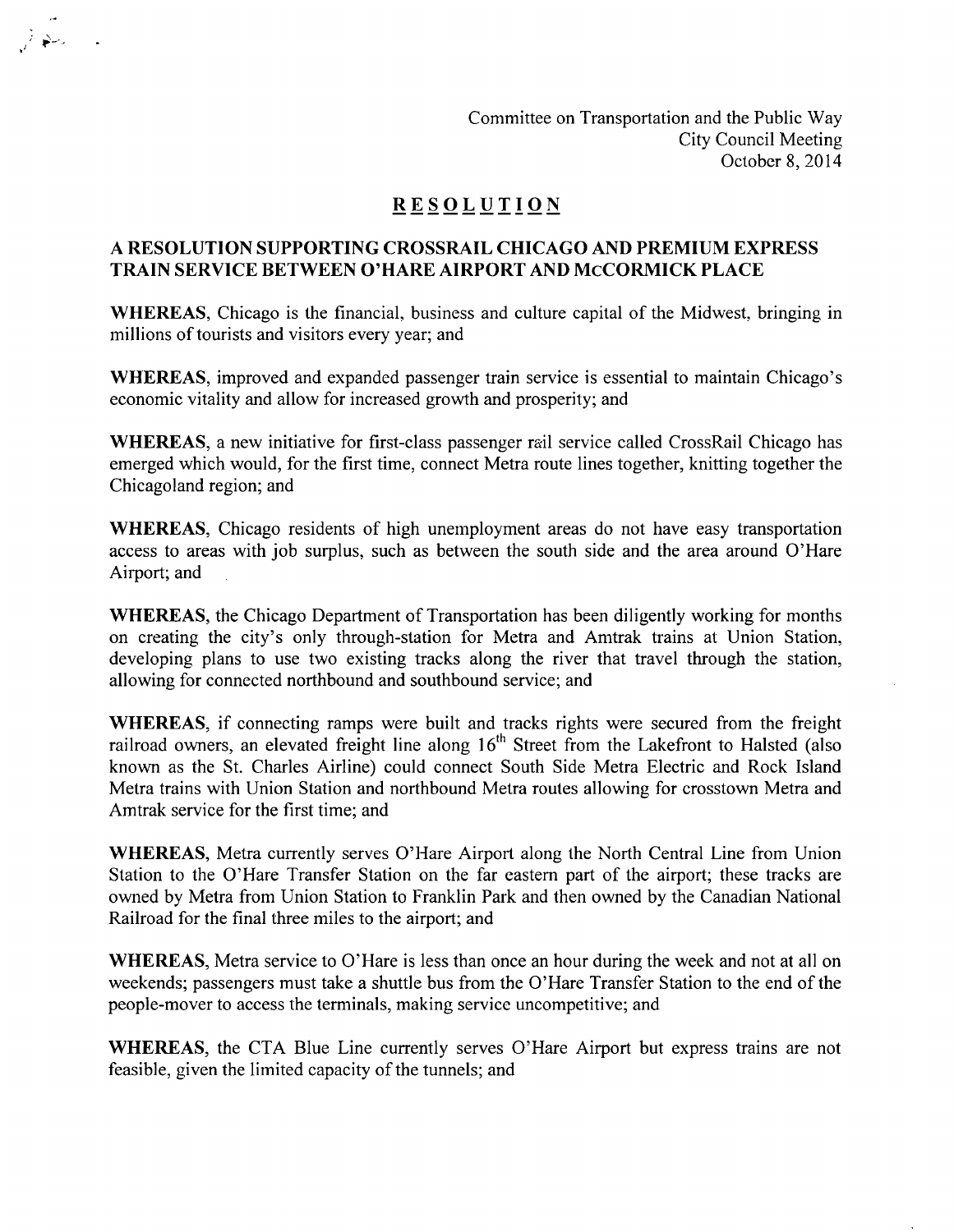WHEREAS, a Department of Aviation blue ribbon study in the last year of the Daley Administration considered whether a privately financed express train could be built along CTA right-of-way, recognizing the high unmet demand for premium train service from O'Hare and that our competitor cities around the world offer premium train service from their airports to their downtowns, but capacity constraints in the tunnels make such express service unfeasible; and

WHEREAS, the Chicago Department of Aviation is extending the people-mover all the way to the edge of the Metra O'Hare Transfer Station as part of a new consolidated rental car facility directly adjacent to the Metra O'Hare Transfer State, allowing for the first time in the history of O'Hare Airport convenient access to the terminals for Metra passengers; and

WHEREAS, current plans for the Department of Aviation's consolidated rental car facility, however, do not include a multi-modal train station as part of the O'Hare Transfer Station to take advantage of this once-in-a-generation opportunity to connect Metra passengers with the jobs and flights of O'Hare and instead only construct a parking lot; and

WHEREAS, Chicago is currently undergoing a nationwide search for the next Commissioner of the Department of Aviation who will have the opportunity to create a new direction, making the timing excellent for a study of premium Metra/Amtrak service from O'Hare to Union Station and McCormick Place; and

WHEREAS, London's Heathrow Express premium train service could serve as a model for Chicago as the premium trade operator is a profitable enterprise wholly owned by Heathrow Airport that runs an express train every 15 minutes along tracks owned by another public agency for a price between \$34 and \$45; and

WHEREAS, the Department of Aviation is one of the country's most innovative contracting public agencies, regularly procuring design-build-maintain-operate-fmance contracts and many variations thereof, providing an opportunity to leverage the city's intellectual capital in innovative service delivery and concession models in procuring premium train service to the airport; and

WHEREAS, traffic congestion on the Kennedy and Dan Ryan Expressways is a permanent source of frustration and economic waste, with airport traffic a significant factor in increasing that congestion; increasing and improving train service can draw drivers and taxi passengers off the expressway, reducing traffic congestion and its corresponding high cost of wasted time from those who do drive and ; and

WHEREAS, Amtrak service from the entire Midwest to Chicago terminates in Union Station, but with the use of through tracks and a multi-modal train station built at O'Hare, Amtrak service could also serve O'Hare airport, diverting even more cars from our expressways and making O'Hare a more competitive airport; and

WHEREAS, the Illinois Senate, Illinois House and Cook County Board of Commissioners have all passed resolutions in favor of CrossRail Chicago; and